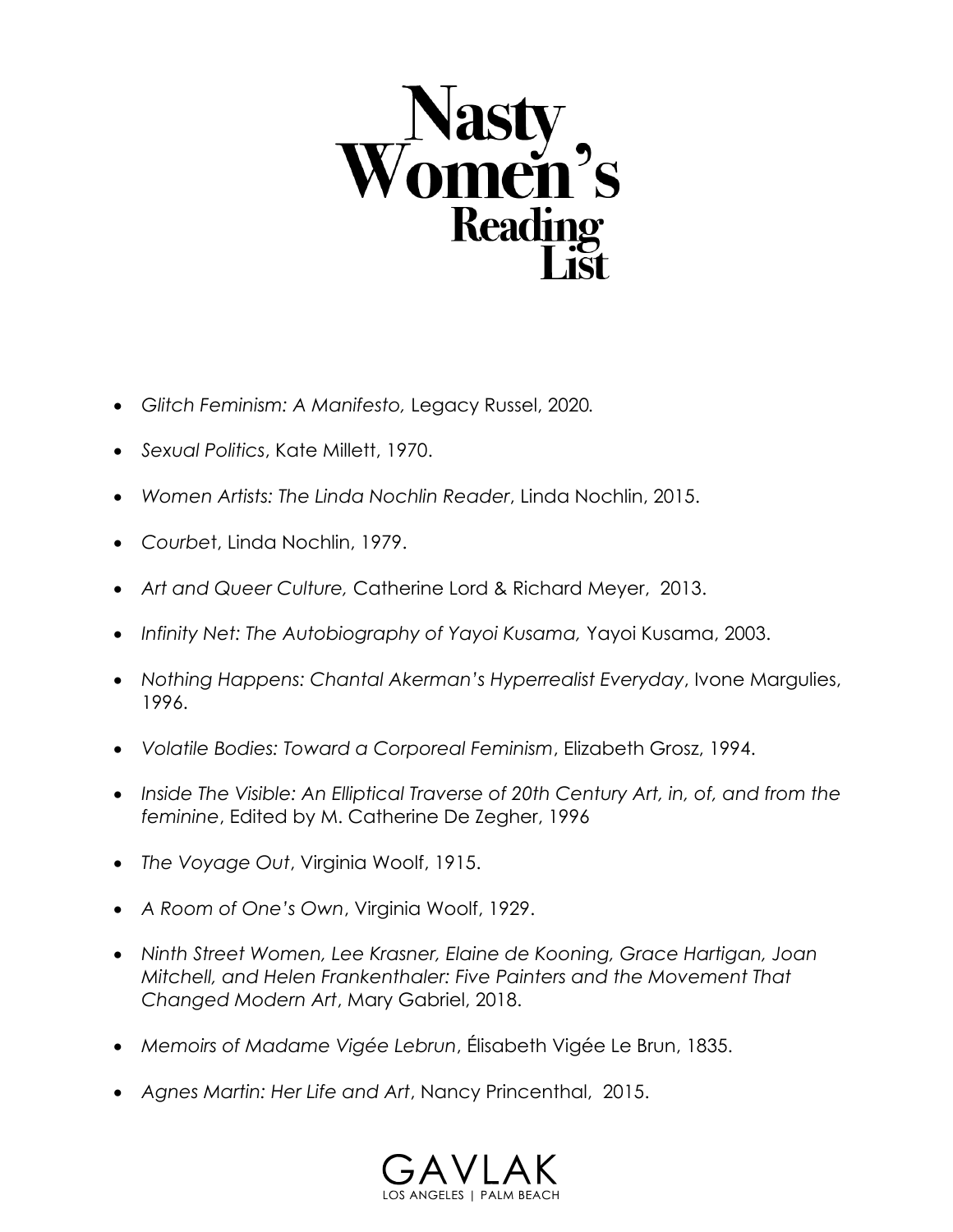- *The Wicked Queen: The Originals of the Myth of Marie-Antoinette*, Chantal Thomas, 1999.
- *M Train,* Patti Smith, 2015.
- *A Vindication of the Rights of Woman: With Strictures on Political and Moral Subjects,* Mary Wollstonecraft, 1792.
- *Chelsea Girls*, Eileen Myles, 1994.
- *The Accidental Feminist: How Elizabeth Taylor Raised Our Consciousness and We Were Too Distracted by Her Beauty to Notice,* M.G. Lord, 2012.
- *The Second Sex*, Simone De Beauvoir, 1949.
- Letters to My Daughter, Maya Angelou, 2008.
- *Rogues' Gallery: The Rise (and Occasional Fall) of Art Dealers, the Hidden Players in the History of Art*, Philip Hook, 2017.
- *Eighteenth-Century Women Artists: Their Trials, Tribulation, & Triumphs,* Caroline Chapman, 2017.
- *Elizabeth*, J. Randy Taraborrelli, 2006.
- *The Secret Life of Marilyn Monroe,* J. Randy Taraborrelli, 2009.
- *If You're A Girl*, Ann Rower, 1990.
- *Outrageous Acts and Everyday Rebellions*, Gloria Steinem, 1983
- *Moving Beyond Words*: Age, Rage, Sex, Power, Money, Muscles: Breaking the Boundries of Gender, Gloria Steinem, 1994.
- *The Acoustic Mirror: The Female Voice in Psychoanalysis and Cinema,* Kayja Silverman, 1988.
- *Regarding the Pain of Others*, Susan Sontag, 2004.
- *Alice Doesn't: Feminism Semiotics Cinema*, Teresa De Lauretis, 1984.
- *The New Woman International: Representations in Photography and Film from the 1870's through the 1960s*, Elizabeth Otto, 2011.
- *D.V*., Diana Vreeland, 1984.